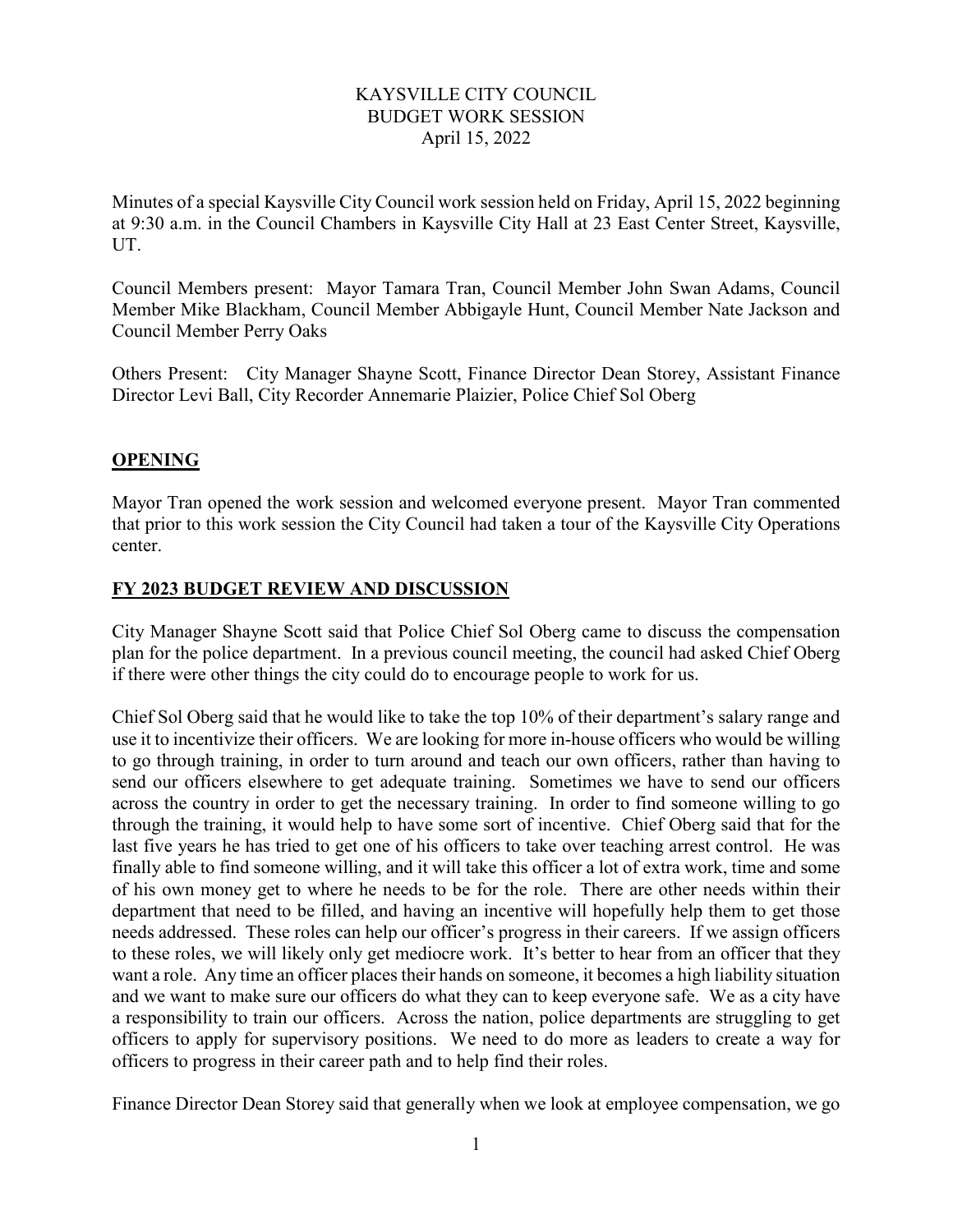through an evaluation process to classify each job position. We review the responsibility of that position, job knowledge needed, difficulty, work environment, and so on. We take that information and compare it to the best survey data of the market at that time. From this data, calculations are done to determine and minimum and maximum compensation amount for that position. This is more difficult to do a similar compensation plan with the police department because things are continuously changing.

Council Member Jackson if there are certain positions in the police department that are harder to keep filled.

Chief Oberg responded that they see the most overturn with line officer positions.

Mayor Tran asked how the incentive plan with the police department would be implemented.

Chief Oberg responded that it has not been determined yet.

Shayne Scott suggested that the council revisit this topic later.

Council Member Blackham suggested revisiting this topic when the budget is adopted.

Dean Storey introduced the tentative FY 2023 budget and explained that Staff is seeking input from the council. The tentative budget will be adopted on May 19, 2022 at the city council meeting. After the tentative budget is adopted, it will be released so the public will have the opportunity to review it. The council will continue to be updated with further information as we progress in reviewing the budget. The initial public hearing is scheduled for June 16, 2022. If the city council decides not to hold a Truth in Taxation hearing this year, the final budget could be adopted on June 16, 2022. If the council decides to go ahead with a Truth in Taxation hearing, the budget would be adopted in August. As part of the budget every year the council adopts a human resource schedule authorizing the number of positions for each department. We currently have 134 authorized full-time positions for the city. There are also administrative appointed positions that includes part-time and seasonal employees. Within our compensation plan, there is a minimum, midpoint and maximum range for each position. Each year the council looks at this compensation plan and determines a market or cost of living adjustment and then the whole plan is adjusted accordingly. This year we are looking at a cost of living increase of 4.75%. That number is reached by looking at the Utah Retirement System cost of living adjustment for the year. Historically the city has used this number for our cost of living adjustment for years past. Our employees will not be seeing an increase to our health insurance costs this year.

Shayne Scott commented that in typical years, using this number from URS makes a lot of sense. However, this year our rates have gone up 8% in a year, and the council needs to consider if 4.75% is enough. That cost of living number of 4.75% is one of the lowest being suggested in the state.

Council Member Oaks commented that in the commercial world, they rarely do a cost of living increase. It is all based on merit.

Council Member Adams suggested implementing a tiered cost of living increase. Those who do not make as much could really benefit from a higher cost of living increase.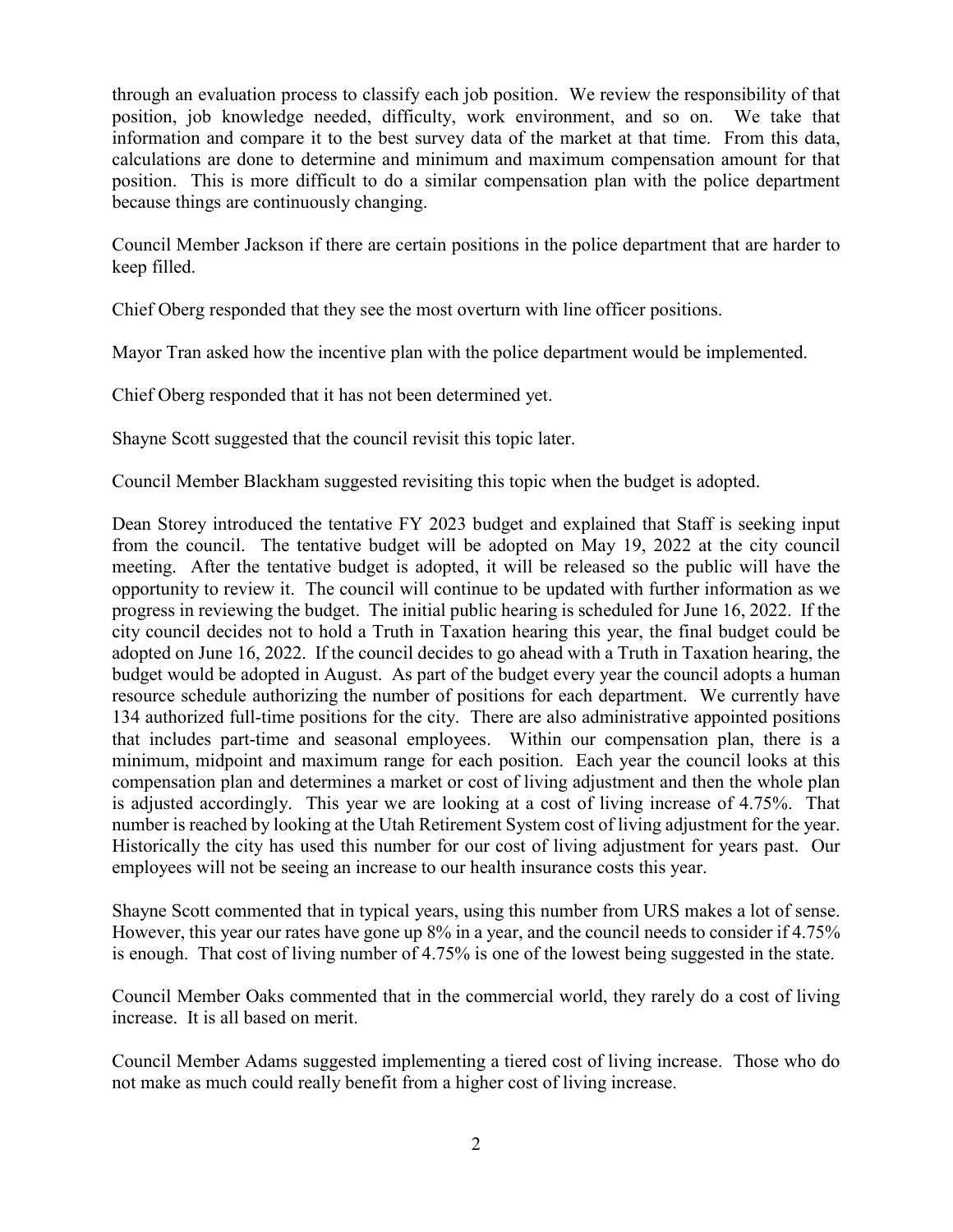Mayor Tran added that some cities have decided not to give salary increases to senior-level management positions this year.

Shayne Scott said that our goal is to try to keep and retain our best employees, and to find a way to do that.

Council Member Adams suggested doing a Christmas bonus plan. One way this could be done is to have interested employees have a certain dollar amount pulled from each paycheck so that by the end of the year it would be equal to \$500, and then the city would match that amount as a bonus.

Dean Storey said that as part of the compensation plan, employees are evaluated by their supervisor each year and their supervisor determines, based on their performance, where that employee falls on the merit range.

The city council reviewed the cost for employee salaries as outlined in the tentative budget.

Dean Storey said that we knew that this would be a tough budget year and asked departments to hold off on requesting any new positions, as well as to hold operation costs as tight as possible. However, the Parks and Recreation Department expressed a need for a full-time office clerk and a full-time cemetery crewmember. Community Development is also in need of a full-time office clerk. The full-time office clerk in the Parks and Recreation Department would move a current temporary part-time employee to a full-time position. Also, burials and lot sales at the cemetery has increased substantially. Our cemetery sexton and crewmembers have had to put in many hours of overtime work, especially on Saturdays. They have also had to use employees from the Parks and Recreation department to help try to compensate for the additional work. The Parks & Recreation director feels it would be more beneficial to hire another cemetery crewmember to help with cemetery maintenance, thereby reliving our Sexton of that responsibility, rather than continuing to pay overtime. In regards to the Community Development secretarial position, building activity has also increased substantially and there is a need for more office help. Staff is proposing to move their current part-time office clerk to a full-time benefitted position. However, because of the addition revenues the city is receiving from the increased number of building permits being issued, we feel that revenue will help to cover the cost for this full-time position.

Mayor Tran asked about hiring a subcontract to help with maintenance work for the cemetery.

Shayne Scott responded that it would likely cost the city three to five times more to hire outside contractors than to pay an employee to do the maintenance. These three proposed job positions will not affect the budget much.

Dean Storey reviewed the city's operational costs with the council. This is the first year we will have begun providing paramedic services. We haven't received the final numbers for the cost of dispatch services for the next year from the county, as well as other items related to that, but will have that information before the final budget is approved.

Council Member Jackson asked about the road utility fund.

Dean Storey responded that the majority of the cost for road projects comes from the road utility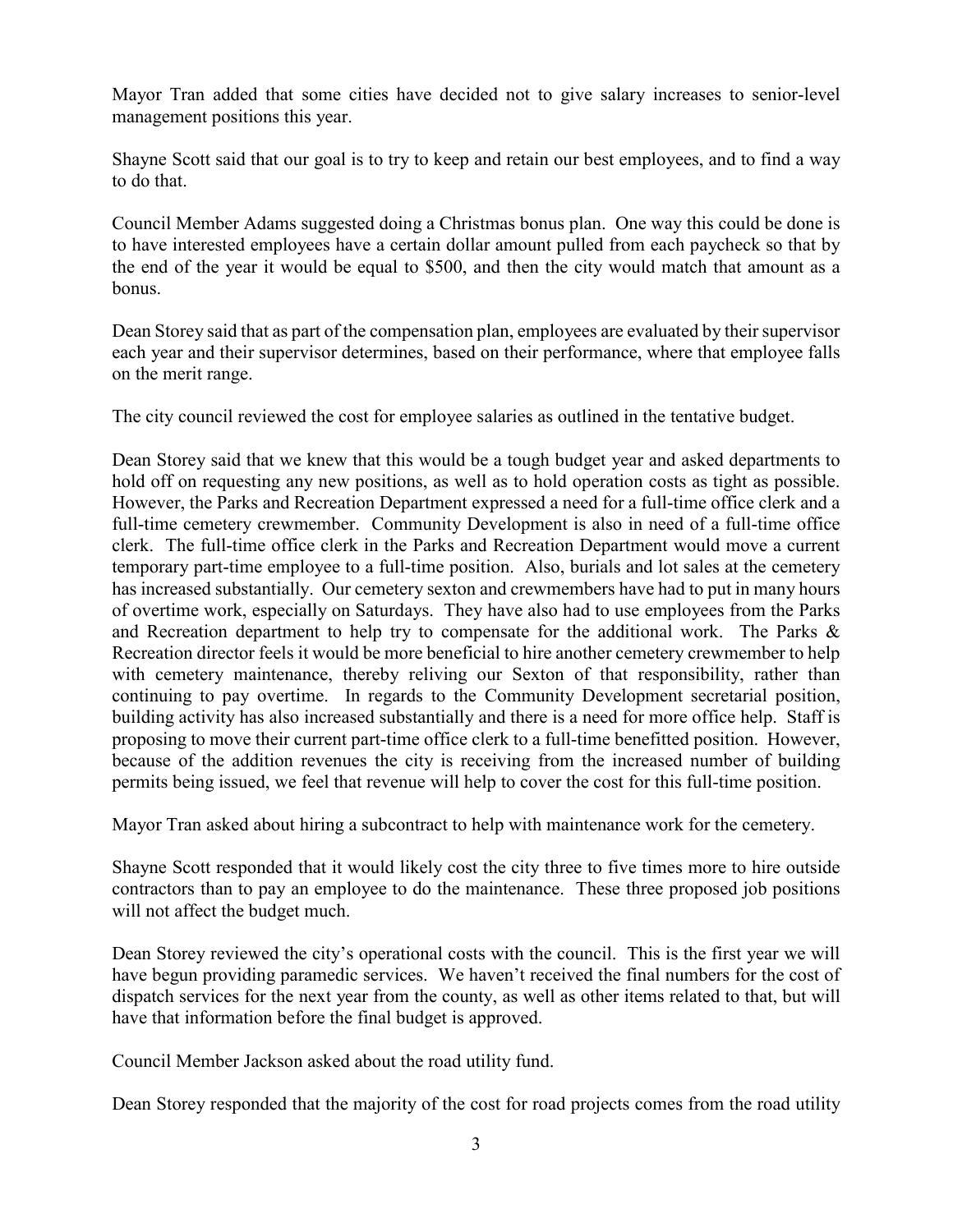fund that is set at a fixed rate, unless the council approves a rate increase. Mr. Storey reviewed the projected capital improvements schedule with the council. The council discussed the maintenance needed on the operations center building. Dean Storey explained that the roof and the HVAC both need attention on the building, but we don't have a specific funding source to cover that maintenance cost. The council could choose to use fund balance from the capital projects fund. If the city were to go forward with the complete renovation of the operations center, it would cost the city thirty-six million dollars.

Council Member Hunt asked if the city could bond the power company, raise the power rates in order to pay for the thirty-six million dollars, and then have the city pay the power company back.

Dean Storey explained how the project could be bonded and the debt service that would be included in that cost.

Council Member Jackson asked about the city's utility rates.

Shayne Scott responded that Kaysville has competitive rates in comparison to other cities.

Dean Storey reviewed a list of some of the city's other major building projects, including a second fire station and the old library. The council will need to consider how these projects would be financed.

Council Member Blackham said it would help the city financially if we could pay off some of our current outstanding bonds.

Dean Storey reviewed the city's debt service funds and explained that debt service funds are generally any governmental debt not related to building debt. The city currently has a fire truck payment of \$145,000, not including the interest. We also have debt related to Pioneer Park, which has a sales tax revenue bond. That bond is paid for with park impact fees and should be expiring in about a year. We also have a debt for a wide-area mower. In looking at the Municipal Building Authority, there is a debt related to the city hall project as well as police station interest costs. The city has a lease payment of \$95,000, which is for a capital lease purchase to buy a storm water vactor truck, and will be a four-year commitment. That debt will be paid for with the storm water fund. The ambulance fund includes a capital lease purchase for a new ambulance. Mr. Storey reviewed city revenues and said that the city hasn't seen much of an increase in revenue from property taxes. The biggest revenue we see comes from sales tax, but we are not seeing as much of an increase as we have previously. Recently a RAMP tax was approved by voters and we will begin to see some of those revenues come in. We still have administrative charges that need to be reviewed, such as charges to the enterprise fund for services provided by the general fund. The city has also received revenue in the past from Fruit Height City for providing fire protection services to their city.

Shayne Scott added that over the last year, we have struggled to obtain payment from Fruit Heights to help cover the cost to provide those fire protection services that Kaysville provides to them. Neither city has a formal agreement from the other, but there have been verbal agreements for specified amounts that Fruit Heights will need to pay. The specified amount was paid for FY 2021, but that payment was delayed for several months. In an effort to avoid that delay again this year, a request for payment was sent to the Fruit Heights city manager in January, requesting that they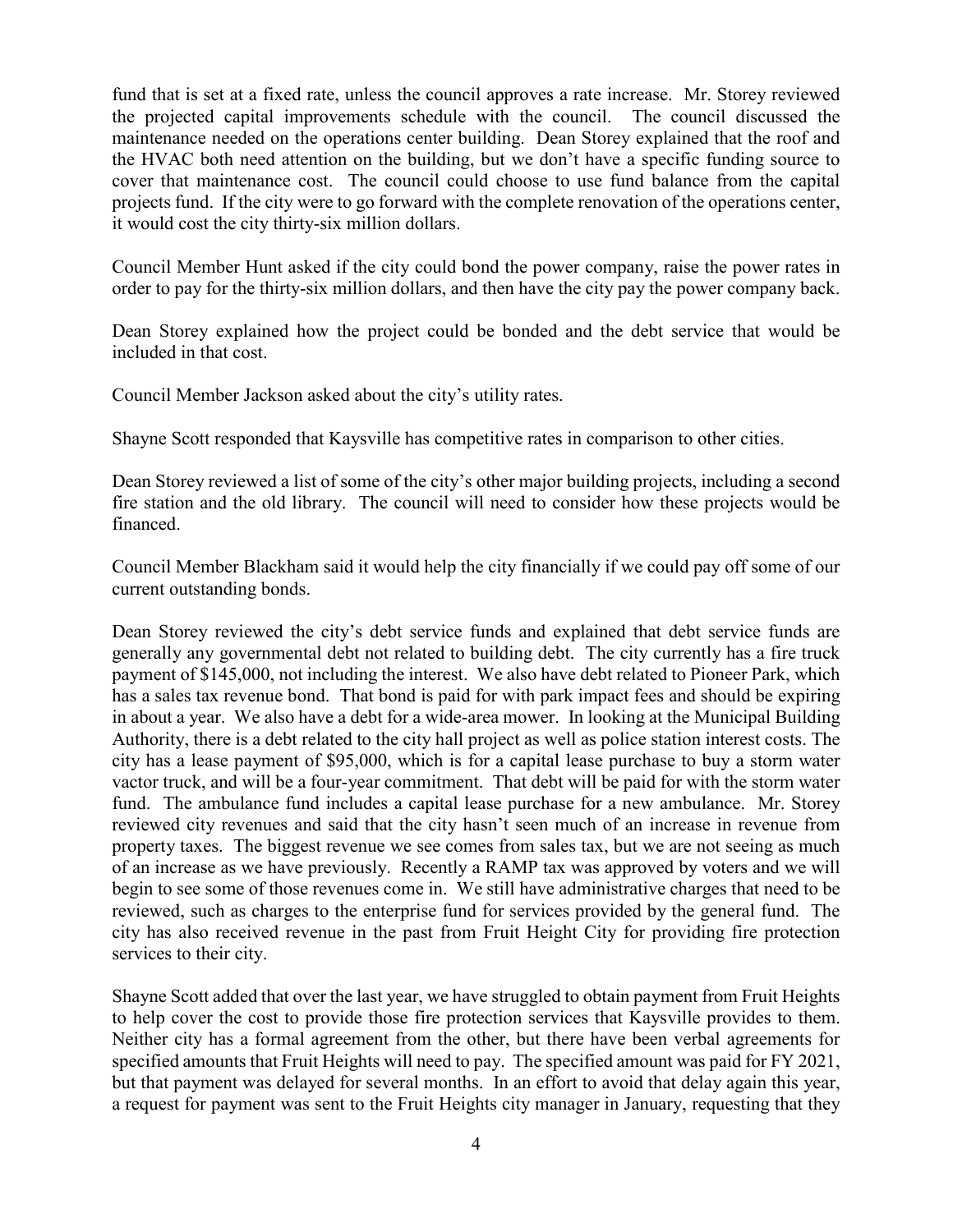pay the specified amount owed for FY 2022. It was requested that the amount be paid upon receipt, and Kaysville has not received those funds. Mr. Scott added that he had also informed Fruit Heights what the amount would be owed for FY 2023, and the mayor responded that they would like to discuss creating a fire district, and wanted to discuss having their city pay for only the calls the Kaysville responds to in Fruit Heights. This is not something that Staff feels is fair to our city, and we have become frustrated by this situation.

Council Member Blackham said that if Fruit Heights is not paying their bill, they should find fire protection services from somewhere else. Kaysville has been very fair to them and Fruit Heights has never had to may much money for our services. If we go to a fire district, the cost will be much higher as it will include things that we don't current have in our city.

Dean Storey said that the cost we have charged to Fruit Heights does not include capital costs for the fire department's equipment.

Mayor Tran said that Kaysville's taxpayers should not have to continue to pay for services provided to Fruit Heights' residents.

Council Member Blackham said that our fire department is running on the bare minimum of what we need and are trying to be responsible with taxpayer dollars. Fruit Heights should be paying their proportionate share to provide fire protection services to their residents.

Dean Storey said that there is about eighteen million dollars in revenue in the general fund. Last year we used some of our fund balance with one-time expenses in order to get our paramedic services up and running. There were also some operational costs that we needed to take from the fund balance, as well as a cost to go towards the fleet replacement program. Staff feels that expenses for the fleet could be an ongoing fund balance expense because if we are in a bind we can stop buying fleet for a time without affecting operations.

Levi Ball commented that we have a gap in our FY 2023 budget of about \$1.2 million that the council will need to decide how to cover the costs. Staff is recommending that council consider raising taxes to cover at least a portion of these costs. If you use the unrestricted fund balance to pay for the entire deficiency, especially if some of those costs are going to be ongoing, the council will eventually need to find another way to cover our costs. The unrestricted fund balance will only go so far.

Council Member Blackham said he believes the city has other fund balances in our budget with unrestricted funds that could be used to cover the deficiency. Instead of taking from the general fund to pay for employee wages, the city could take some of the unrestricted fund balances from other areas with unrestricted funds.

Dean Storey said that some of our employee's wages are already coming from enterprise funds. Many of the fund balances have restrictions on what you can do with those funds. If the council want to transfer money from one fund balance to another, they will have to give the taxpayers notice. There are deficient amounts being shown in more than just the general fund, and is why the council needs to review our enterprise fund balances as well.

Mayor Tran said that the council could decide to borrow from the fund balance this year, but we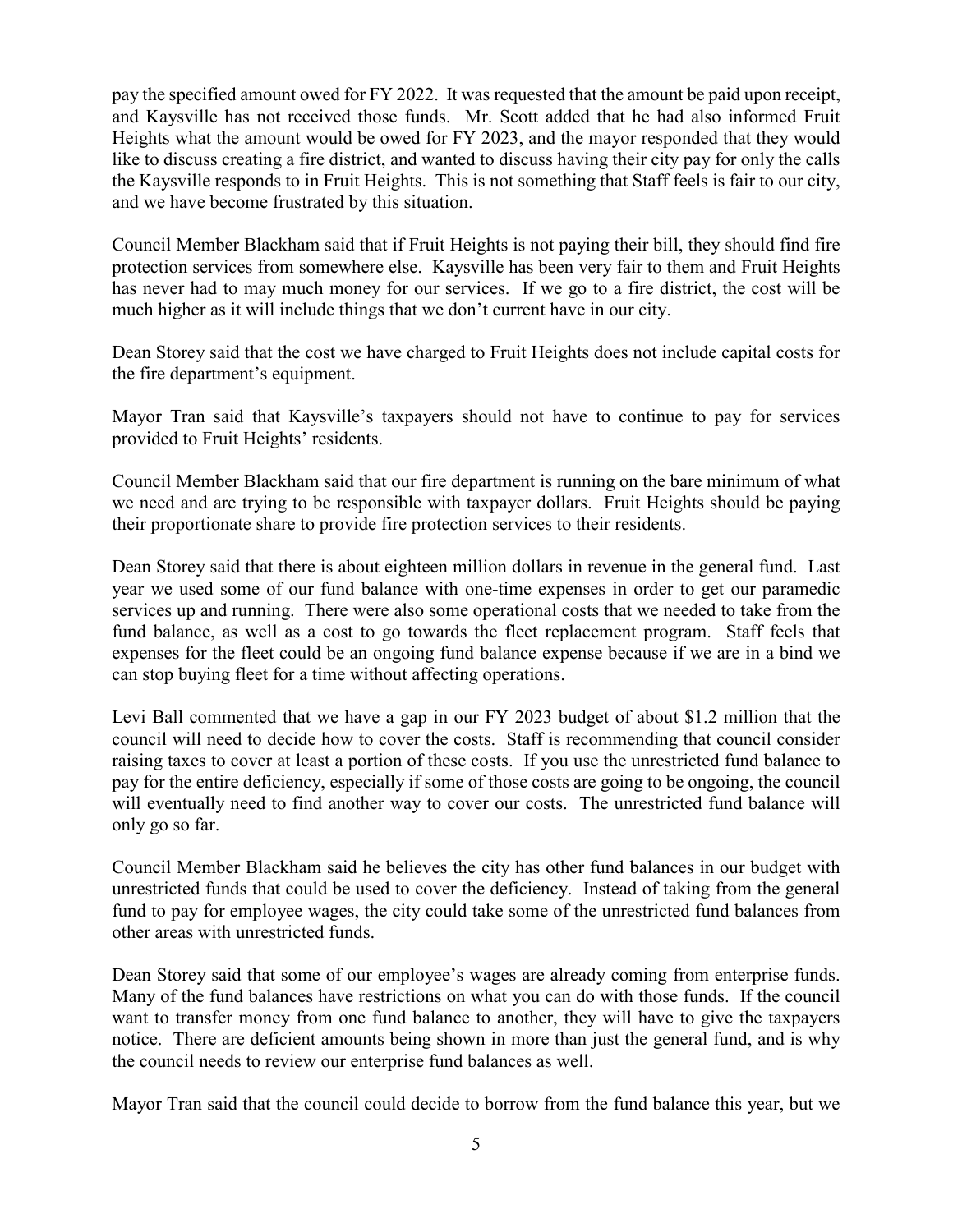will have to make up for the removal of those funds at some point down the road. We don't know how things will look next year and we cannot keep borrowing from our fund balance.

Dean Storey said that the council could also choose to delay some of the city's capital expenses or could use impact fees for certain capital projects. The money that was allocated for the fleet replacement program could also be postponed as well.

Council Member Blackham commented that the council worked hard in the previous year to get the fleet replacement program started and he would hate to see it postponed further.

Council Member Jackson said that he would like more information about the number of vehicles the city has and if they are all necessary for our operations.

Mayor Tran asked about how much the city has carried over in our general fund balance in previous years and how long it might take to rebuild the balance if we used it towards our budget deficiencies.

Dean Storey responded that the city typically does not see much, if any, money carry over in our general fund balance from year to year. Last year we only carried over \$135,000.

Shayne Scott said that our city departments have already been trying to keep our costs down by trying to keep our operational costs flat, decreasing our capital expenditures, not adding any new positions, among other things.

Dean Storey said that the council has already committed \$500,000 of our deficient funds for police department raises.

Council Member Adams asked about not giving the police department a cost of living increase this year since they were just given a salary increase.

Council Member Blackham commented that it is hard to tell our residents that we are increasing our taxes to give employees a pay increase. Council Member Blackham added that our employees our the city's greatest asset and cuts shouldn't be made that would affect our employees' salaries.

Council Member Hunt said that the city needs to try to push to get more business to Kaysville.

Council Member Blackham asked that the council needs further information regarding unrestricted funds, specifically in enterprise and other fund balances.

Dean Storey said that there are unrestricted fund balances in the enterprise funds, but the city is limited on how those monies can be spent. Mr. Storey added that the city council has already approved water projects to be completed in the upcoming year. Furthermore, there are infrastructure improvement needs that need to be done in the next couple of years as well. In order to cover these costs, Staff feels that a water rate increase needs to be done.

Mayor Tran said that she would like to see the city continue to hold a Truth and Taxation hearing. Holding a hearing is not committing the city to a tax increase. Mayor Tran said she would like to see that the city continue to hold the tax rate level. At some point, the city is going to run out of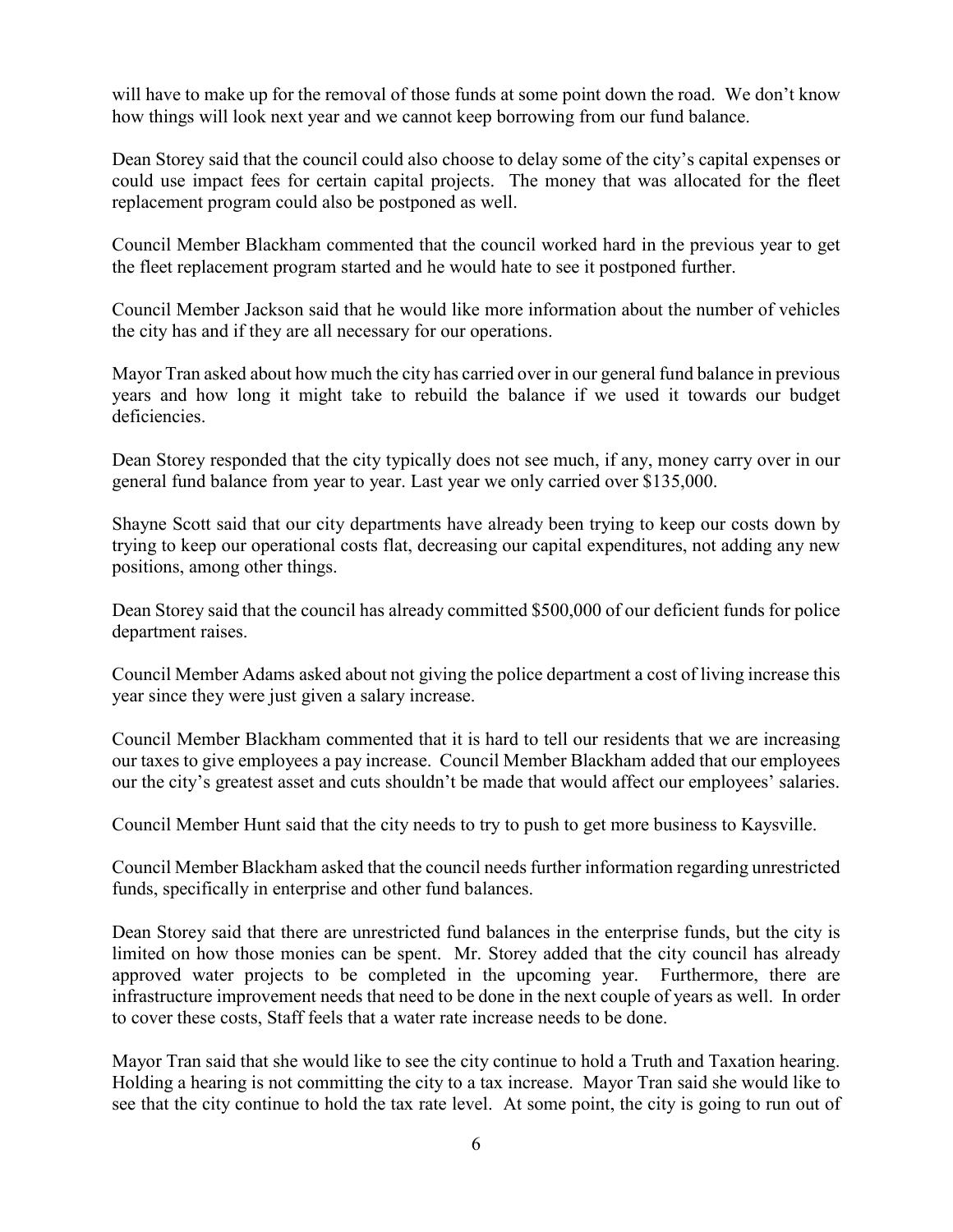unrestricted funds to cover our costs. If we do not hold the tax rate, we are just going to have to consider an even larger tax increase in the future. Mayor Tran said that if the council chooses not to hold a Truth and Taxation hearing this year, we will likely need to hold one next year. We need to be completely transparent with our residents. Costs are increasing for everyone, including the city and we need to have the funds needed to continue operating.

Council Member Oaks said that he agrees that a Truth and Taxation hearing should be held to give an opportunity for residents to learn more about where we are at with our budget, even if we decide not to increase taxes this year.

Council Member Jackson agreed, and added that holding a Truth and Taxation hearing shows that the city is being transparent.

Shayne Scott added that next year is an election year, which typically makes it harder for city councils to raise taxes during that year.

Council Member Blackham commented that if it were going to cost the city much money to advertise and hold a Truth and Taxation hearing, he would prefer to not hold the hearing.

Council Member Oaks and Council Member Oaks were excused from the work session.

Shayne Scott said that the council could discuss the public works capital projects with their superintendent to see what projects will need to be completed over the next couple of years and what those associated costs might be. It seems that we will need to raise the water rates to cover the costs of future infrastructure so that we do not get behind.

Levi Ball added that the council would also need to discuss worse-case scenarios with the power department and what kind of funds might be needed in an emergency. The Power Department Superintendent has mentioned that there is a several year wait to receive a new substation transformer for the city, and it could potentially cost us millions in order to get a temporary power trailer in order to make up for power loss. If the council wants to move money out of some of these enterprise funds, they need to consider what funds might be needed in an emergency.

Council Member Blackham said that if we have reserve funds, those funds should be reinvested into our city.

Council Member Jackson asked if each department head could look at their upcoming projects and determine which take priority.

Dean Storey said that what is being proposed in the budget has been determined as priority.

Shayne Scott said that the whole state is feeling the effects of the inflation, and he is grateful that previous councils were willing to hold Truth and Taxation hearings over the last five years to hold our current tax rate level. If they hadn't done so, the council would be considering raising our taxes at much higher rates in order to cover our operation costs.